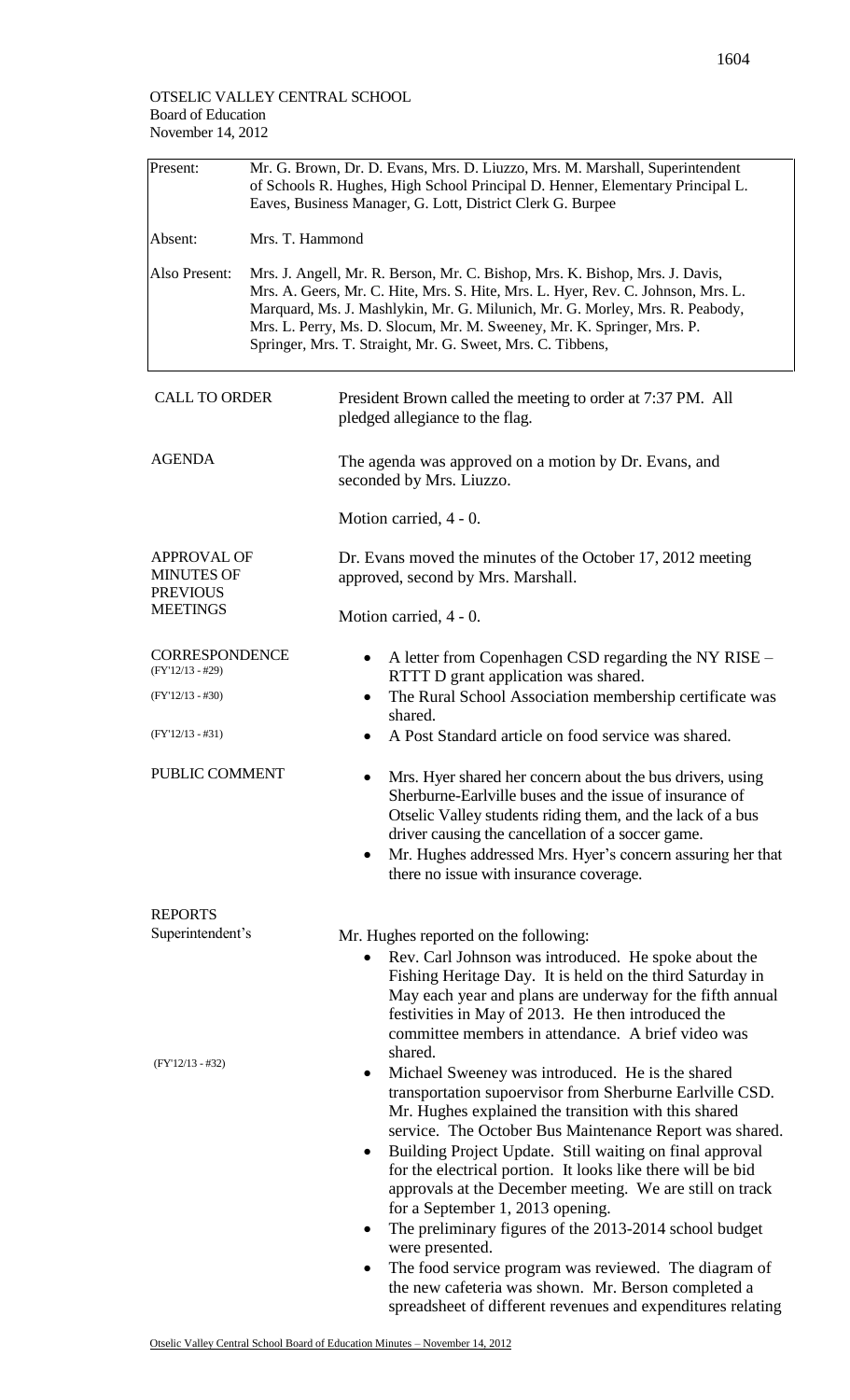| $(FY'12/13 - #33)$<br>$(FY'12/13 - #34)$<br>$(FY'12/13 - #35)$ | to the cafeteria program. The District is looking at other<br>configurations for staffing to save money.<br>Mr. Hughes showed the new legislative posters.<br>$\bullet$<br>The Legislative Breakfast was discussed to be held on<br>$\bullet$<br>December 8, 2012.<br>Newspaper article regarding Norm Law being inducted<br>٠<br>into the Plattsburgh State Sports Hall of Fame. He is a<br>1956 graduate of South Otselic Central School.<br>Article regarding the Regents are considering increasing<br>mergers. |
|----------------------------------------------------------------|---------------------------------------------------------------------------------------------------------------------------------------------------------------------------------------------------------------------------------------------------------------------------------------------------------------------------------------------------------------------------------------------------------------------------------------------------------------------------------------------------------------------|
| Elementary Principal's                                         | Mrs. Eaves reported on the following:<br>The PTO was thanked for providing snacks, beverages, and<br>$\bullet$<br>goody bags for the Halloween program.<br>Mrs. Jaime Davis and Ms. Jody Mashlykin were<br>$\bullet$<br>introduced. They gave a brief overview of the history of<br>making the video "We Don't Bully" before it was shown.<br>This video is on the website and on Utube and a television<br>channel in Syracuse.                                                                                    |
| High School Principal's                                        | Mr. Henner reported on the following:<br>Mr. Foor-Pessin and Mr. Wentworth as well as the students<br>$\bullet$<br>did an awesome job with the Fall play.<br>The Booster Club is to be commended for the nice Fall<br>$\bullet$<br>Banquet they hosted for the soccer teams.                                                                                                                                                                                                                                        |
| $(FY'12/13 - #36)$                                             | The Veteran's Day program was another outstanding<br>$\bullet$<br>performance by the FFA.                                                                                                                                                                                                                                                                                                                                                                                                                           |
| $(FY'12/13 - #37)$                                             | A sample iPad agreement was shared from Copenhagen<br>CSD. Otselic Valley will use that as a model.<br>Mr. Gregory Milunich was introduced as the new special<br>$\bullet$<br>education teacher.                                                                                                                                                                                                                                                                                                                    |
| Business Manager's                                             | Mr. Lott reported on the following:<br>Explanation of the corrective actions plans to be voted on.<br>Receipt of proposals for the external audit<br>$\bullet$                                                                                                                                                                                                                                                                                                                                                      |
| $(FY'12/13 - #38)$                                             | Explained the senior citizen's exemption<br>٠<br>Mr. Berson explained the revised unpaid tax warrant. He<br>$\bullet$<br>highlighted a summary of this year compared with last year<br>and explained the differences.                                                                                                                                                                                                                                                                                               |
| $(FY'12/13 - #39)$                                             | Review of the Cooperative Purchasing report and how that<br>٠<br>program saves the District quite a bit.                                                                                                                                                                                                                                                                                                                                                                                                            |
| Board Member's                                                 | The following topics were discussed:<br>Mrs. Marshall reiterated the awesome job on the Fall play.<br>٠                                                                                                                                                                                                                                                                                                                                                                                                             |
| $(FY'12/13 - #40)$                                             | Mrs. Marshall announced the Chenango County School<br>$\bullet$<br>Boards' Association Fall Dinner Meeting.<br>Mrs. Liuzzo thanked the coaches for their job they did for<br>$\bullet$<br>the booster club banquet.<br>The Legislative Breakfast was discussed and who would be<br>٠<br>attending.<br>Mr. Brown announced that Mrs. Liuzzo is the Otselic<br>٠<br>Valley Grange Citizen of the Year.                                                                                                                |
| <b>Financial Reports</b><br>$(FY'12/13 - #24)$                 | Motion by Mrs. Liuzzo, to accept the October financial reports as<br>presented. Second by Dr. Evans.                                                                                                                                                                                                                                                                                                                                                                                                                |
|                                                                | Motion carried, 4 - 0.                                                                                                                                                                                                                                                                                                                                                                                                                                                                                              |
| <b>Executive Session</b>                                       | Motion by Dr. Evans to enter executive session at 8:56 PM for the<br>purpose of personnel, second by Mrs. Marshall.                                                                                                                                                                                                                                                                                                                                                                                                 |
|                                                                | Motion carried, 4-0.                                                                                                                                                                                                                                                                                                                                                                                                                                                                                                |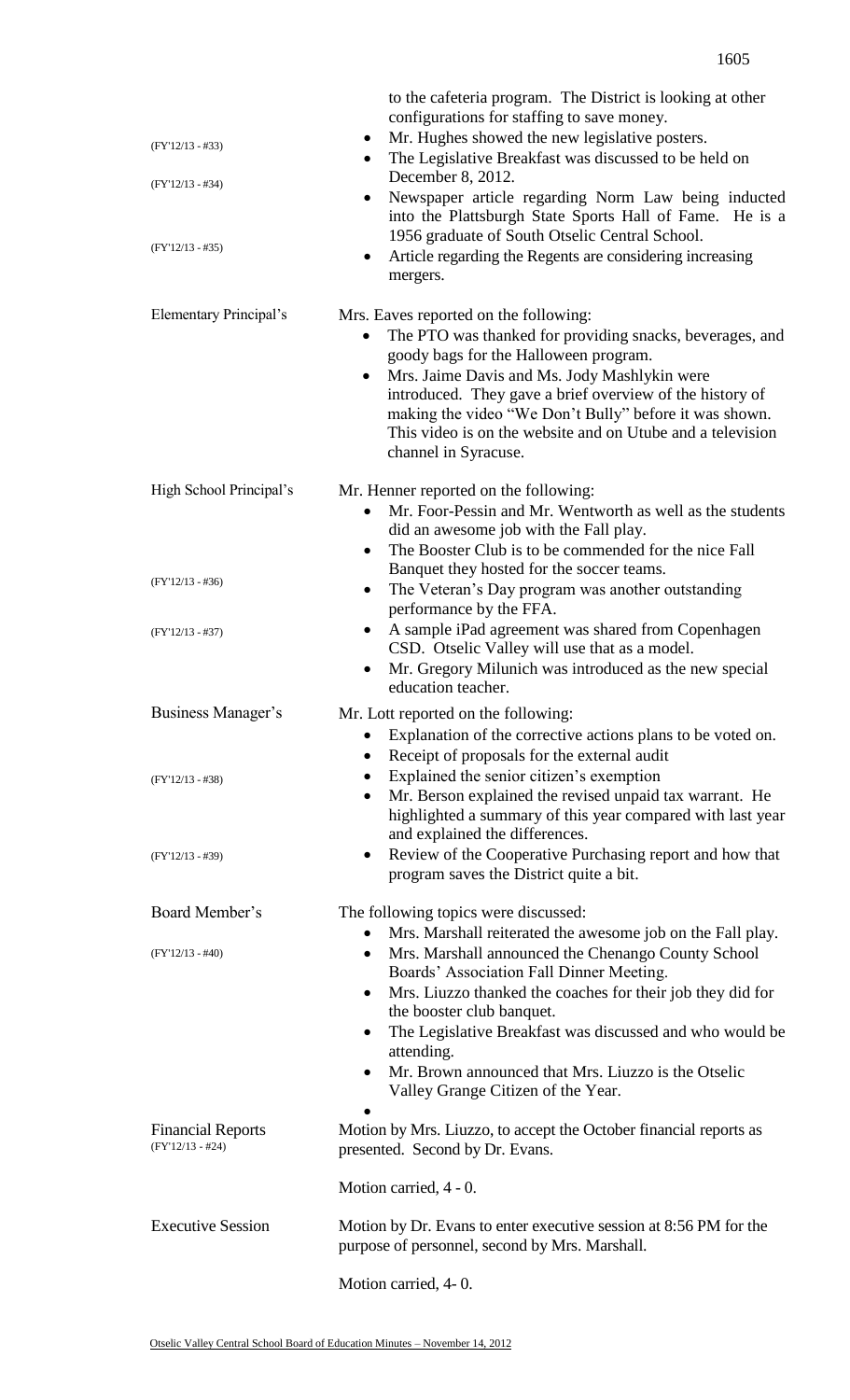| <b>Open Session</b>                                 | Motion by Dr. Evans to resume open session at 9:16 PM, second by<br>Mrs. Marshall.<br>Motion carried, 4 - 0.                                                                                          |                                                                                                                                                                                                                                                                                            |                                                                    |  |
|-----------------------------------------------------|-------------------------------------------------------------------------------------------------------------------------------------------------------------------------------------------------------|--------------------------------------------------------------------------------------------------------------------------------------------------------------------------------------------------------------------------------------------------------------------------------------------|--------------------------------------------------------------------|--|
| <b>NEW BUSINESS</b><br>Personnel<br>Recommendations | Motion by Dr. Evans, upon the recommendation of the<br>Superintendent of Schools to approve the following:                                                                                            |                                                                                                                                                                                                                                                                                            |                                                                    |  |
|                                                     | Gregory Milunich                                                                                                                                                                                      | Three year<br>probationary<br>appointment as a<br>special education<br>teacher with one<br>year of experience<br>with a master's<br>degree as per the<br><b>OVTA</b> contract and<br>to appoint him to<br>the Committee on<br><b>Special Education</b><br>for the 2012-2013<br>school year | <b>Effective November</b><br>$6, 2012$ through<br>November 5, 2015 |  |
|                                                     | <b>Christine Warner</b>                                                                                                                                                                               | Appointment as a<br>substitute custodial<br>worker                                                                                                                                                                                                                                         | <b>Effective October</b><br>29, 2012                               |  |
|                                                     | <b>Robert Berson</b>                                                                                                                                                                                  | Appointment as<br>assistant treasurer                                                                                                                                                                                                                                                      |                                                                    |  |
|                                                     | <b>Wendy Miller</b>                                                                                                                                                                                   | Conditional<br>appointment<br>pending clearance<br>from the State<br>Education<br>Department as a<br>substitute school<br>aide                                                                                                                                                             |                                                                    |  |
|                                                     | Erica Loomis                                                                                                                                                                                          | Conditional<br>appointment<br>pending clearance<br>from the State<br>Education<br>Department as a<br>substitute teacher                                                                                                                                                                    |                                                                    |  |
|                                                     | Second by Mrs. Liuzzo.                                                                                                                                                                                |                                                                                                                                                                                                                                                                                            |                                                                    |  |
|                                                     | Motion carried, 4 - 0.                                                                                                                                                                                |                                                                                                                                                                                                                                                                                            |                                                                    |  |
| Extra-Curricular<br>Appointments                    | Motion by Mr. Brown, upon the recommendation of the<br>Superintendent of Schools to approve the following extra-curricular<br>appointments with stipends according to the 2011-2014 OVTA<br>contract. |                                                                                                                                                                                                                                                                                            |                                                                    |  |
|                                                     | <b>Winifred Sortman</b>                                                                                                                                                                               | Appointment as music director for<br>the 2013 Spring musical                                                                                                                                                                                                                               |                                                                    |  |
|                                                     | <b>Bethany Sortman</b>                                                                                                                                                                                | Appointment as the cast director for<br>the 2013 Spring musical                                                                                                                                                                                                                            |                                                                    |  |
|                                                     | Pamela Adams                                                                                                                                                                                          | Appointment as a co-mentor for the<br>$2012 - 2013$ school year                                                                                                                                                                                                                            |                                                                    |  |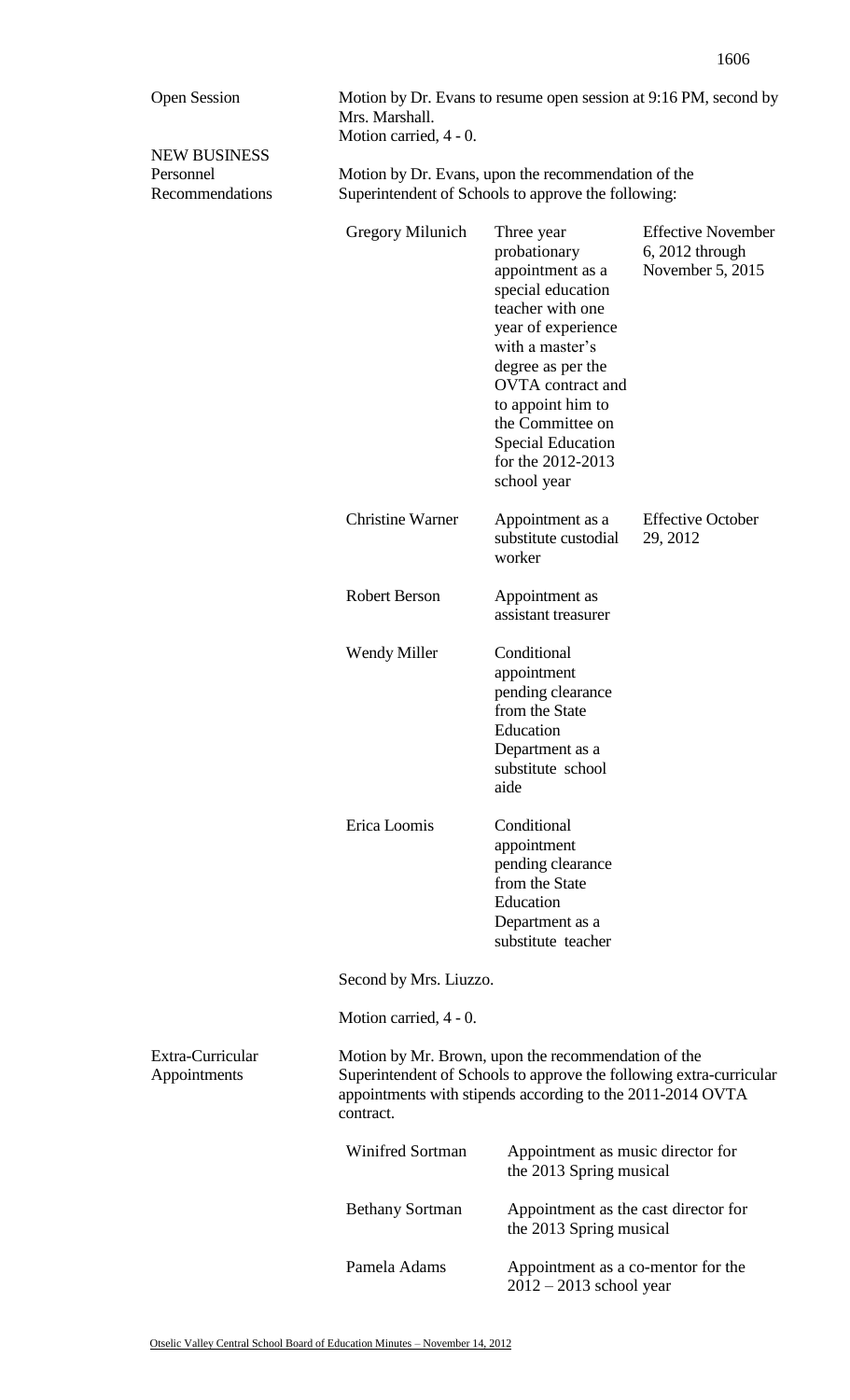|                                                                                        | Julie Hammer                                                                                                                                                                                                                                                                                                                                                                                                                                                                   | Appointment as a co-mentor for the<br>$2012 - 2013$ school year                                                                                                                          |  |
|----------------------------------------------------------------------------------------|--------------------------------------------------------------------------------------------------------------------------------------------------------------------------------------------------------------------------------------------------------------------------------------------------------------------------------------------------------------------------------------------------------------------------------------------------------------------------------|------------------------------------------------------------------------------------------------------------------------------------------------------------------------------------------|--|
|                                                                                        | Patricia Graham                                                                                                                                                                                                                                                                                                                                                                                                                                                                | Appointment as a Ski Club Co-<br>Advisor for the 2012-2013 school<br>year                                                                                                                |  |
|                                                                                        | Roy Marshall                                                                                                                                                                                                                                                                                                                                                                                                                                                                   | Appointment as a Ski Club Co-<br>Advisor for the 2012-2013 school<br>year                                                                                                                |  |
|                                                                                        | <b>Gregory Milunich</b>                                                                                                                                                                                                                                                                                                                                                                                                                                                        | Appointment as the stage director for<br>the 2013 Spring Musical                                                                                                                         |  |
|                                                                                        | Second by Mrs. Liuzzo.                                                                                                                                                                                                                                                                                                                                                                                                                                                         |                                                                                                                                                                                          |  |
|                                                                                        | Motion carried, 4 - 0.                                                                                                                                                                                                                                                                                                                                                                                                                                                         |                                                                                                                                                                                          |  |
| Committee on Special<br>Education<br>Recommendations                                   |                                                                                                                                                                                                                                                                                                                                                                                                                                                                                | Motion by Dr. Evans, to accept the recommendations of the<br>Committee on Special Education resulting from the meetings on<br>October 24, and October 25, 2012. Second by Mrs. Marshall. |  |
|                                                                                        | Motion carried, 4 - 0.                                                                                                                                                                                                                                                                                                                                                                                                                                                         |                                                                                                                                                                                          |  |
| Senior Citizen's<br>Exemption                                                          | Second by Dr. Evans.                                                                                                                                                                                                                                                                                                                                                                                                                                                           | Motion by Mrs. Marshall upon the recommendation of the<br>Superintendent of Schools, to approve the senior citizen's<br>exemption using the sliding scale of \$9,200.00 - \$14,900.00.   |  |
|                                                                                        | Motion carried, 4 - 0.                                                                                                                                                                                                                                                                                                                                                                                                                                                         |                                                                                                                                                                                          |  |
| Corrective Action<br>Plans for External<br><b>Review Process</b><br>$(FY'12/13 - #42)$ | Motion by Dr. Evans, upon the recommendation of the<br>Superintendent of Schools, to approve the corrective action plans for<br>the District Financial Report and the Extraclassroom Activity Funds.<br>Second by Mr. Brown.                                                                                                                                                                                                                                                   |                                                                                                                                                                                          |  |
|                                                                                        | Motion carried, 4 - 0.                                                                                                                                                                                                                                                                                                                                                                                                                                                         |                                                                                                                                                                                          |  |
| <b>Unpaid Tax Warrant</b><br>$(FY'12/13 - #43)$                                        | Second by Mrs. Marshall.                                                                                                                                                                                                                                                                                                                                                                                                                                                       | Motion by Dr. Evans, upon the recommendation of the<br>Superintendent of Schools, to accept the revised unpaid tax warrant.                                                              |  |
|                                                                                        | Motion carried, 4 - 0.                                                                                                                                                                                                                                                                                                                                                                                                                                                         |                                                                                                                                                                                          |  |
| $2013 - 2014$ Budget<br>Calendar<br>$(FY'12/13 - #44)$                                 | Motion by Dr. Evans, upon the recommendation of the<br>Superintendent of Schools, to approve the $2013 - 2014$ budget<br>calendar. Second by Mr. Brown.                                                                                                                                                                                                                                                                                                                        |                                                                                                                                                                                          |  |
|                                                                                        | Motion carried, 4 - 0.                                                                                                                                                                                                                                                                                                                                                                                                                                                         |                                                                                                                                                                                          |  |
| Municipal<br>Cooperative<br>Agreement for                                              |                                                                                                                                                                                                                                                                                                                                                                                                                                                                                | Motion by Dr. Evans, upon the recommendation of the<br>Superintendent of Schools, to adopt the following resolution:                                                                     |  |
| Cafeteria<br>Plan/Flexible<br><b>Spending Account</b><br>$(FY'12/13 - #45)$            | RESOLVED, upon the recommendation of the Superintendent of<br>Schools, that a certain Municipal Cooperative Agreement between<br>the Delaware-Chenango-Madison-Otsego Board of Cooperative<br>Services and Otselic Valley Central School District, dated November<br>14, 2012 for the provision of a Cafeteria Plan/Flexible Spending<br>Account be and is hereby approved and the Superintendent is hereby<br>authorized to execute said agreement of behalf of the District. |                                                                                                                                                                                          |  |
|                                                                                        | Second by Mrs. Marshall.                                                                                                                                                                                                                                                                                                                                                                                                                                                       |                                                                                                                                                                                          |  |